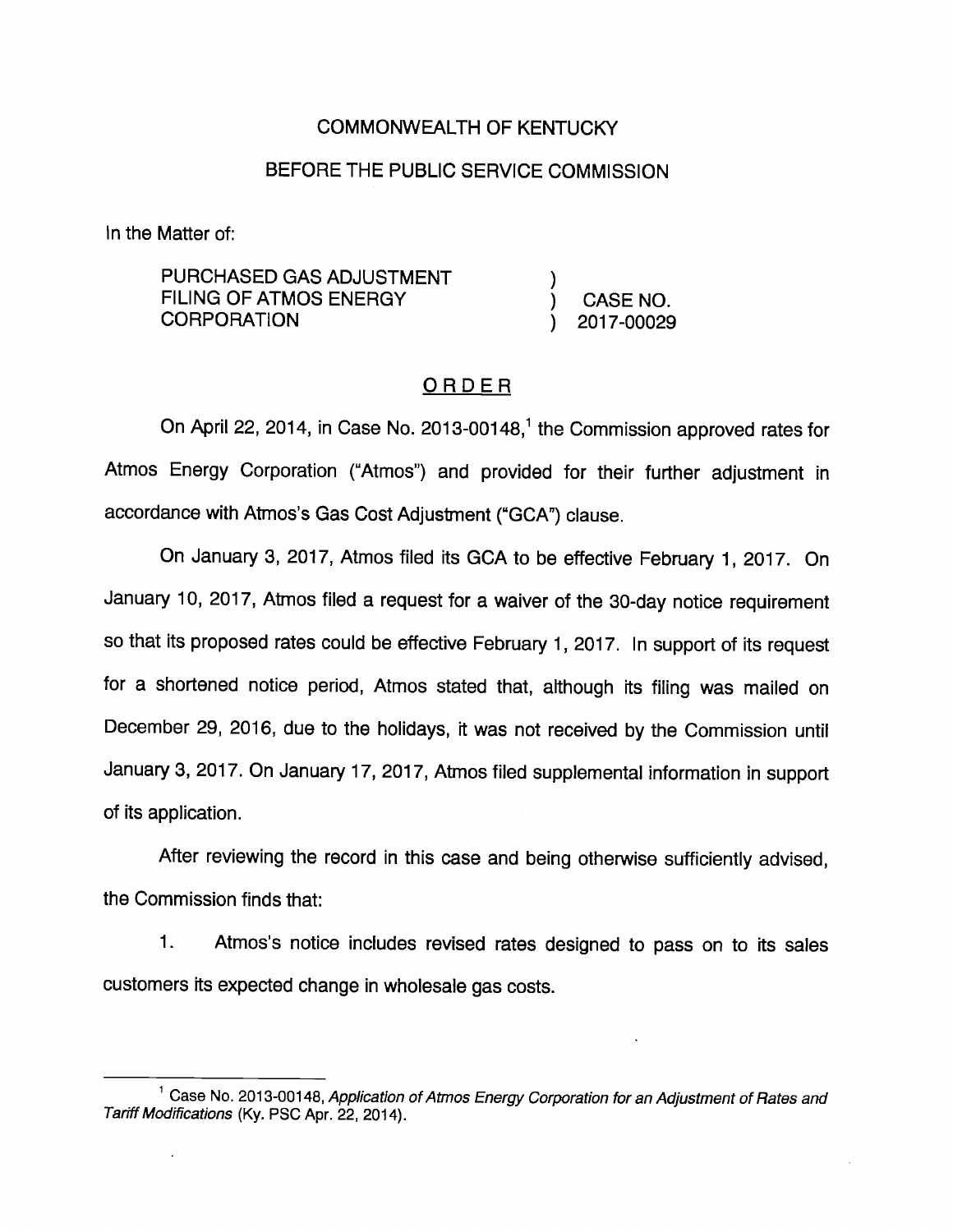2. Atmos's Expected Gas Cost ("EGC") for firm sales customers is \$4.3087 per Met, which is an increase of \$.0336 per Mcf from the previous EGG of \$4.2751 per Mcf. Atmos's EGG for interruptibie sales customers is \$3.0930 per Mcf, which is an increase of \$.0397 per Mcf from the previous EGG of \$3.0533 per Mcf.

3. Atmos's notice sets out no current quarter Refund Factor.

4. Atmos's notice sets out its current Correction Factor ("GF") of (\$.0964) per Mcf, which is an increase of \$.1601 per Mcf from its previous GF of (\$.2565) per Mcf.

5. Atmos's notice sets out its Performance Based Rate Recovery Factor ("PBRF") of \$.1719 per Mcf, which is an increase of \$.0528 per Mcf from its previous PBRF \$.1191 per Mcf.

6. Atmos's GGAs are \$4.3842 per Mcf for firm sales customers and \$3.1685 per Mcf for interruptibie sales customers. The impact on firm sales customers is an increase of \$.2465 per Mcf from the previous GGA of \$4.1377 per Mcf. The impact on interruptibie sales customers is an increase of \$.2526 per Mcf from the previous GGA of \$2.9159 per Mcf.

7. KRS 278.180(1) requires Atmos to provide the Gommission with 30 days' notice of any change in rates. Based on Atmos's application's acceptance for filing as of January 3, 2017, the earliest that Atmos's new rate and tariff can be effective is February 2, 1017, rather than its requested effective of February 1, 2017.

8. Atmos states that it mailed its GGA application by certified mail on December 29, 2016; however, due to the holidays, the application was not received for filing by the Gommission until January 3, 2017. Atmos's request for a waiver of the 30-

Gase No. 2017-00029

-2-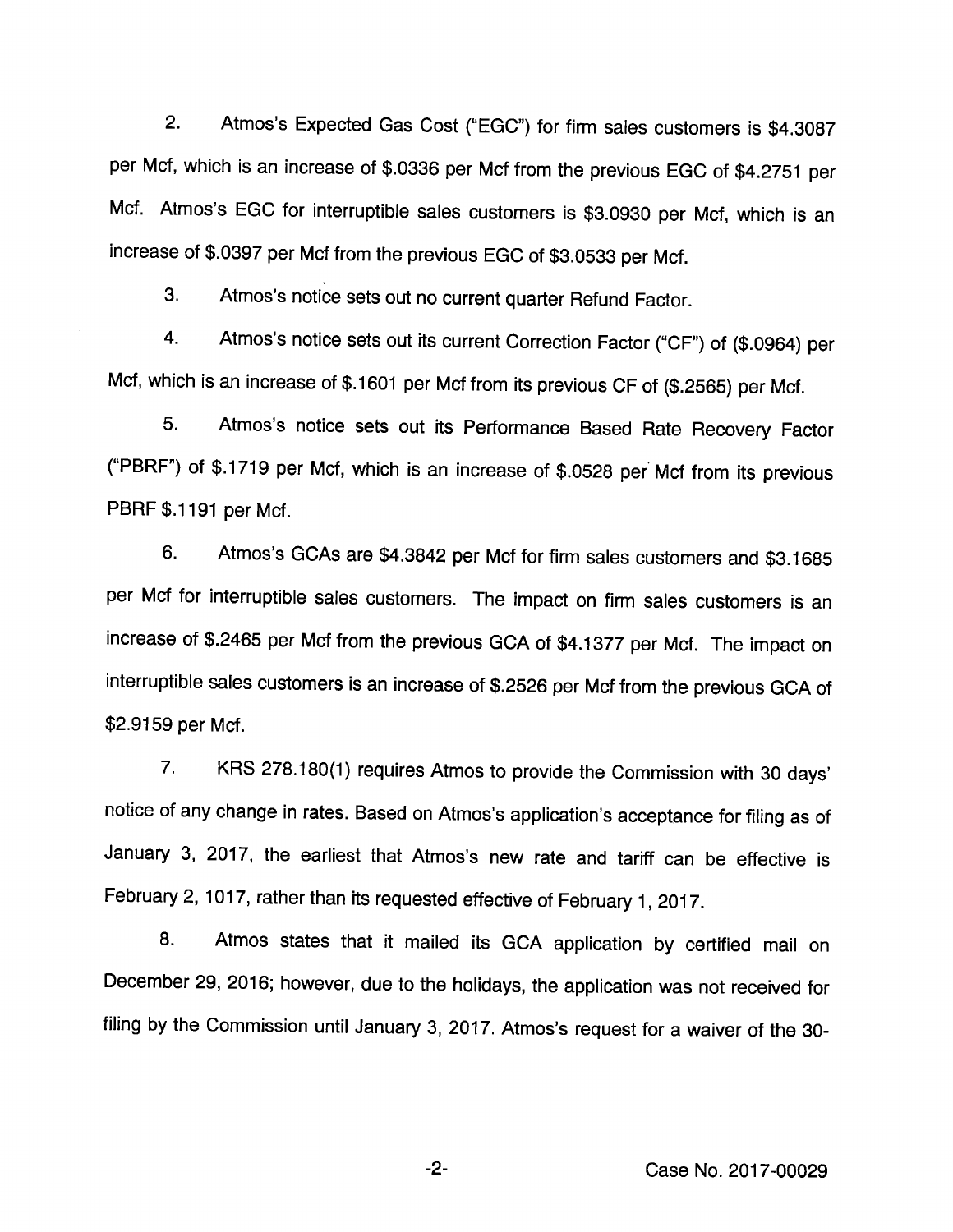day notice requirement in order for its proposed rates to be effective February 1, 2017, is reasonable and should be approved.

9. The rates set forth in the Appendix to this Order are fair, just and reasonable, and should be approved for final meter readings by Atmos on and after February 1, 2017, pursuant to Atmos's showing of good cause for its January 3, 2017 filing date.

IT IS THEREFORE ORDERED that:

1. Atmos's requested for a waiver of the 30-day notice requirement is granted and its proposed rates are approved for final meter readings on and after February 1, 2017.

2. The rates set forth in the Appendix to this Order are approved for final meter readings on and after February 1, 2017.

3. Within 20 days of the date of this Order, Atmos shall file with this Commission, using the Commission's electronic Tariff Filing System, revised tariff sheets setting out the rates approved herein and refiecting that they were approved pursuant to this Order.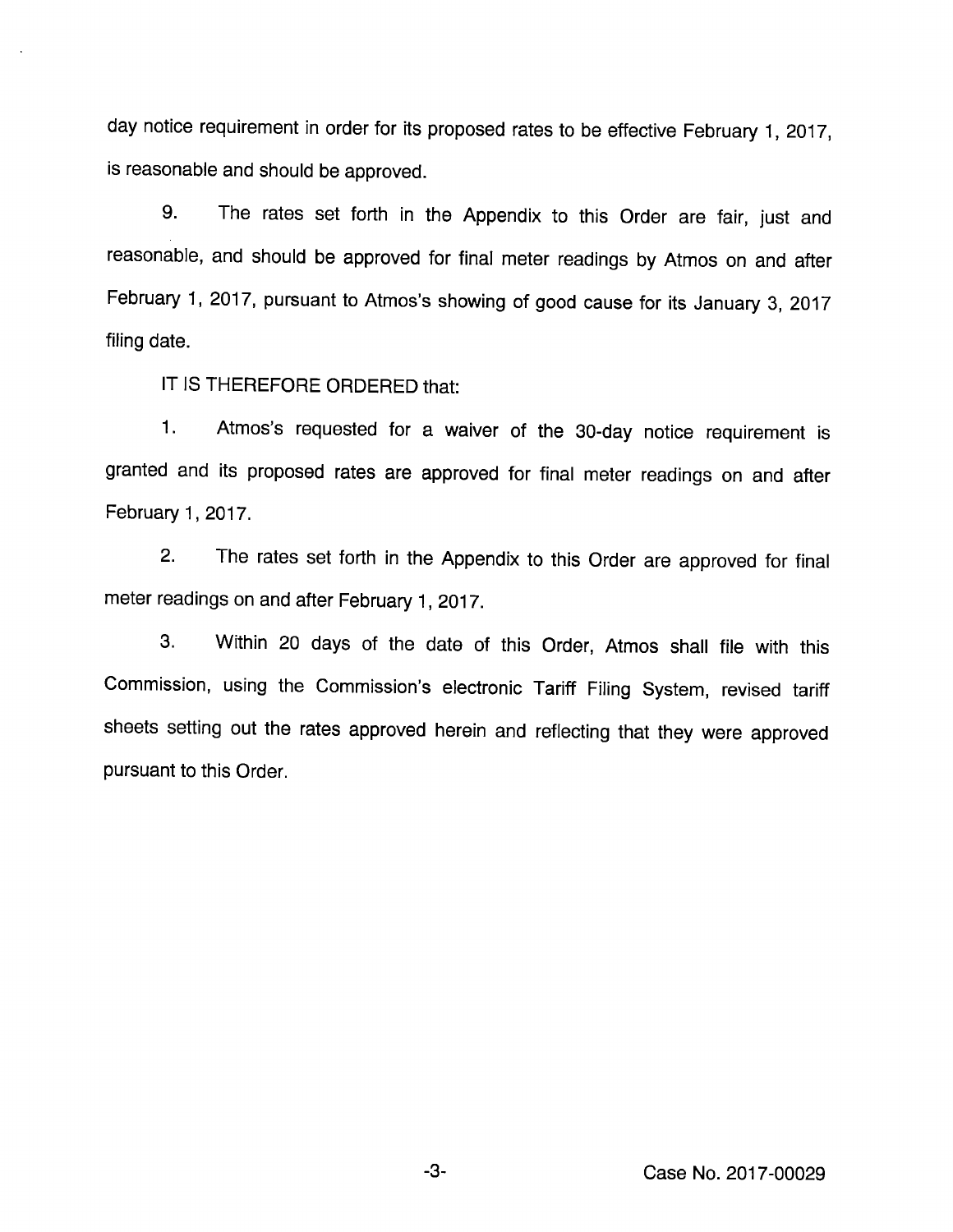By the Commission

ENTERED JAN 24 2017 KENTUCKY PUBLIC SERVICE COMMISSION

ATTEST:

thems **Executive Director** 

Case No. 2017-00029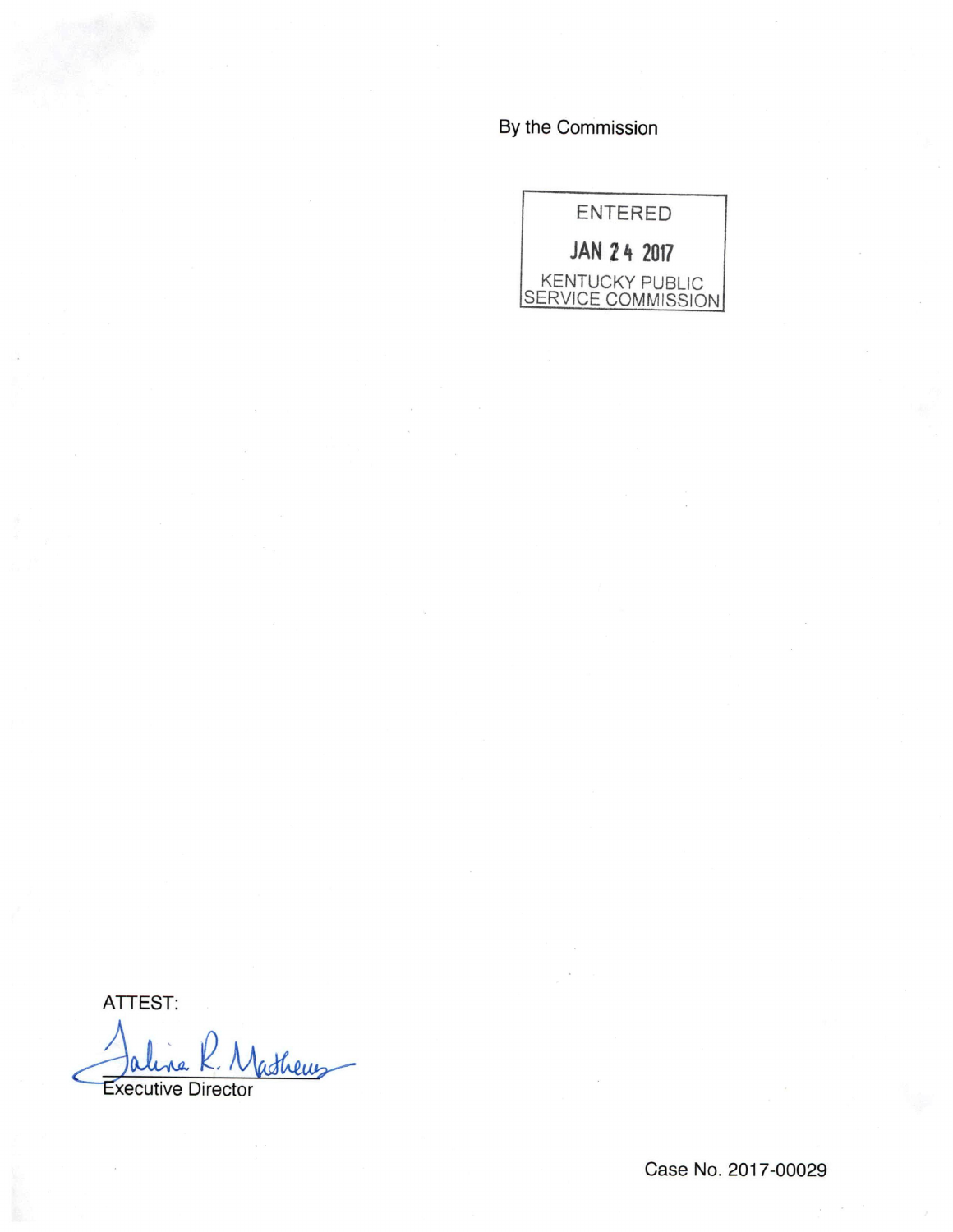### APPENDIX

## APPENDIX TO AN ORDER OF THE KENTUCKY PUBLI COMMISSION IN CASE NO. 2017-00029 DATED

The following rates and charges are prescribed for the customers in the area served by Atmos Energy Corporation. All other rates and charges not specifically mentioned herein shall remain the same as those in effect under authority of the Commission prior to the effective date of this Order.

#### RATES:

Applicable to: General Sales Service Rate G-1

### Gas Cost Adiustment

To each bill rendered under the above-named rate schedule there shall be added an amount equal to: \$4.3842 per Mcf of gas used during the billing period.

Applicable to: Interruptible Sales Service Rate G-2

#### Gas Cost Adiustment

To each bill rendered under the above-named rate schedule there shall be added an amount equal to: \$3.1685 per Mcf of gas used during the billing period.